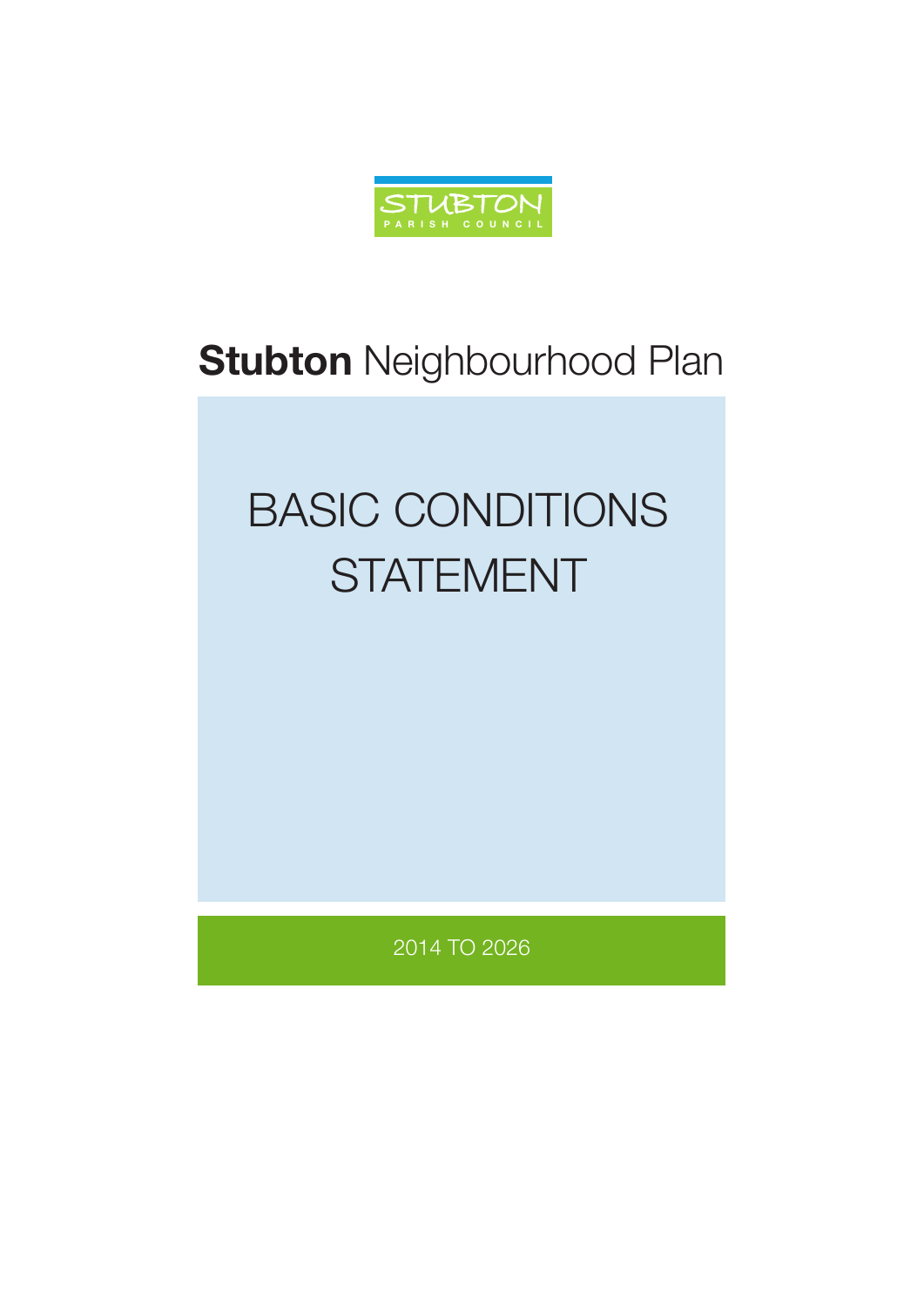## **Contents**

| <b>Introduction</b>                                                                                  | 3              |
|------------------------------------------------------------------------------------------------------|----------------|
| <b>Legal Compliance</b>                                                                              | 3              |
| The draft Plan is being submitted by a qualifying body                                               | 3              |
| What is being proposed is a Neighbourhood Development Plan                                           | 3              |
| The proposed Neighbourhood Plan states the period for which it is to have effect                     | 4              |
| The policies within the Plan do not relate to excluded development                                   | $\overline{4}$ |
| The proposed Plan does not relate to more than one neighbourhood area                                | 4              |
| <b>Basic Conditions</b>                                                                              | 5              |
| Appropriate Regard to National Planning Policy                                                       | 5              |
| Conformity with Strategic Local Policy                                                               | 6              |
| Contribute to the Achievement of Sustainable Development                                             | 6              |
| Compatible with EU Obligations                                                                       | $\overline{7}$ |
| Appendix 1<br>Regard to National Planning Policy and conformity with South Kesteven Development Plan | 8              |
| Appendix 2                                                                                           | $\Theta$       |
| Strategic Environmental Assessment Screening Report                                                  |                |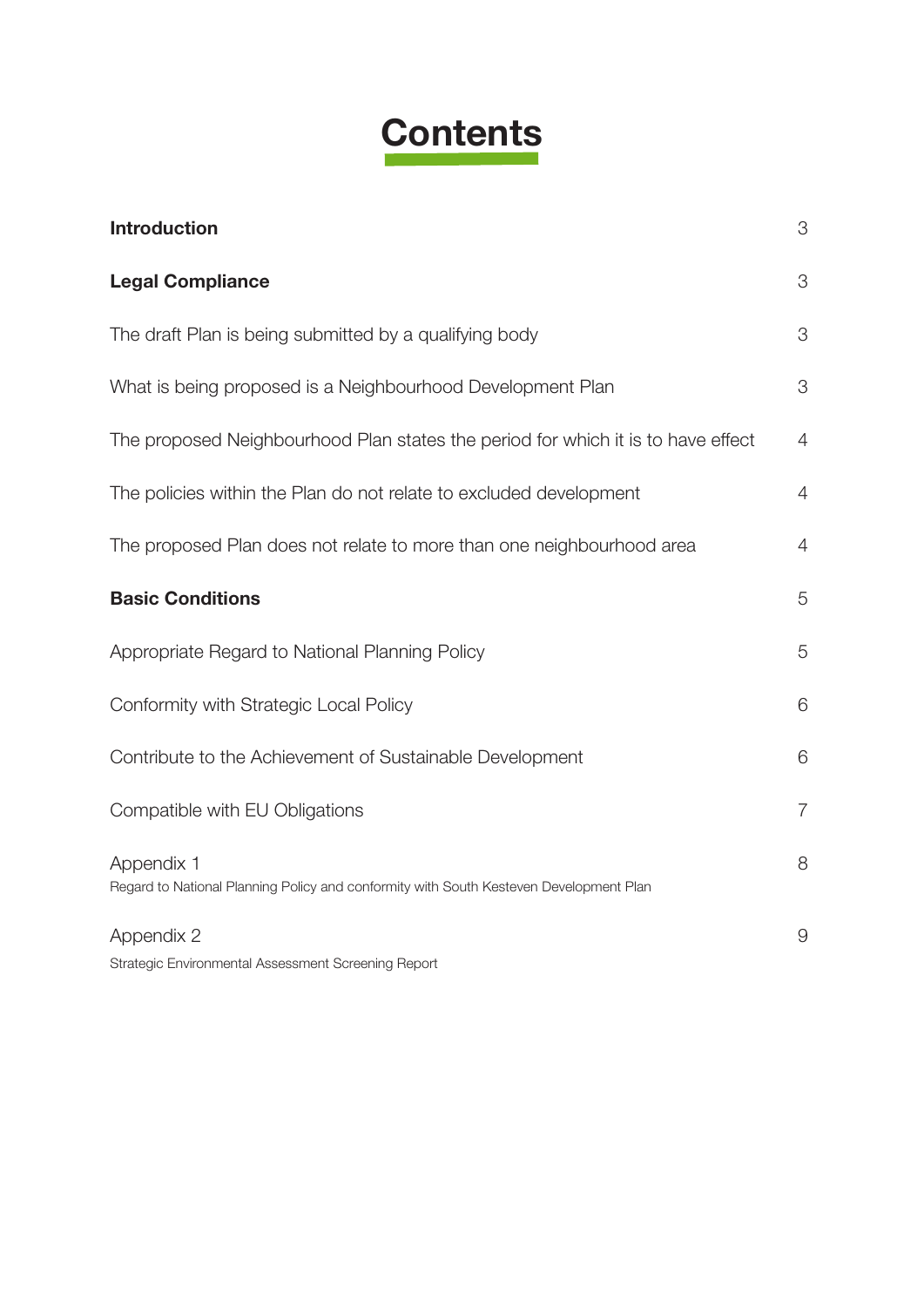### **Introduction**

This Basic Conditions Statement is submitted by Stubton Parish Council as the qualifying body responsible for the preparation of the Neighbourhood Plan. This is to confirm that the Plan is legally compliant and meets the basic conditions required as set out in the Localism Act 2011 and the Neighbourhood Planning (General) Regulations 2012.

The basic conditions required for Neighbourhood Plans are set by the Town and Country Planning Act 1990 (as amended) Paragraph 8(2) of Schedule 4B.

Stubton is a small parish with 179 villagers occupying 77 households. It is designated *unsustainable for developmen*t by South Kesteven Development Plan (Core Strategy), which extends over the same time period as the Stubton Neighbourhood Plan i.e. until 2026. This means that opportunities for building development are limited to re-use of existing farm buildings, or affordable housing. In the recent past affordable housing only projects have not been considered a financially attractive option by developers.

The aspirations of the parishioners responding to the consultation process indicate that they considered the key issues are to sensitively conserve and enhance the existing landscape and built setting within the Parish, with special attention given to heritage features. Access to the countryside is important for the villagers and the wider community.

## **Legal Compliance**

#### *The draft Plan is being submitted by a qualifying body.*

The Stubton Neighbourhood Plan has been submitted by Stubton Parish Council as the qualifying body responsible for the preparation and submission of the Plan.

The Plan has been prepared in accordance with the Localism Act 2011 and to meet the requirements of the Neighbourhood Planning (General) Regulations 2012,

#### *What is being proposed is a Neighbourhood Development Plan*

This Plan proposal relates to planning matters (the use and development of land) and has been prepared in accordance with statutory requirements of the Neighbourhood Planning (General) Regulations 2012. The Basic Conditions Statement also addresses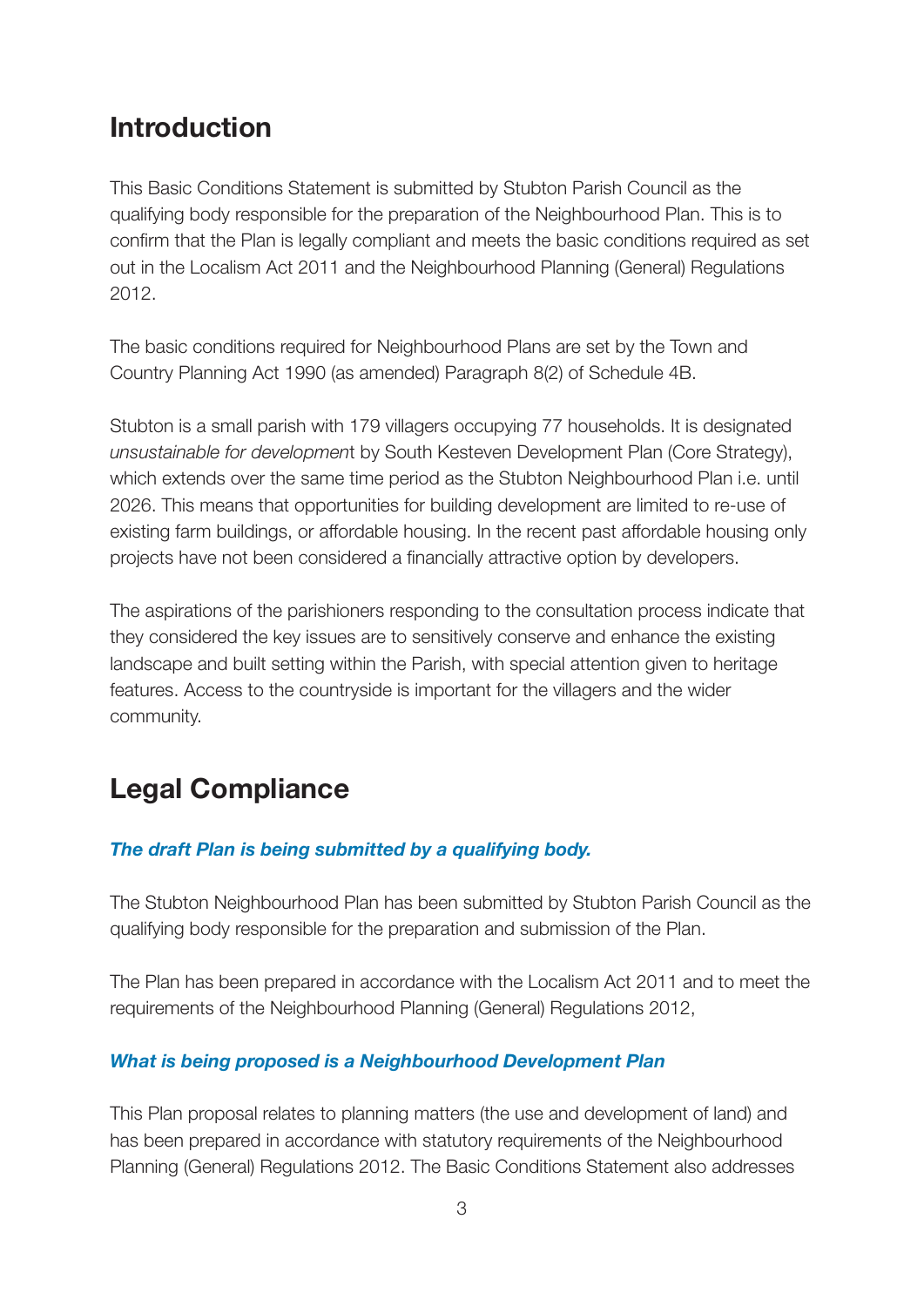how the conditions have been met as prescribed by the Town and Country Planning Act 1990 (as amended by the Localism Act 2011) paragraph 8(2) of Schedule 4b.

The four requirements have been addressed:

- *a)* Involvement of the local community and stakeholders.
- *b)* Conformity with national policies and strategic policies contained in the development plan for the area of the authority.
- *c)* Contribution to the achievement of sustainable development.
- *d)* Compatibility with EU legislation.

The Plan has been prepared in consultation with local residents, landowners, businesses and statutory consultees. A draft copy of the Neighbourhood Plan was made available for comment at a public meeting and on the village website and the relevant parties were informed by letter or email and invited to comment. All responses were recorded, considered and, where appropriate, amendments were made to the draft Plan. Full details of this process are set out in the 'Statement of Consultation' document submitted with this Basic Conditions Statement and the Neighbourhood Plan.

#### *The proposed Neighbourhood Plan states the period for which it is to have effect.*

The time period for the Plan within which its policies will apply, is from 2014 to 2026. This period has been chosen to align with the dates covered by the South Kesteven Development Plan (Core Strategy).

#### *The policies within the Plan do not relate to excluded development.*

The Neighbourhood Plan proposal does not deal with county matters (mineral extraction and waste development), nationally significant infrastructure or any other matters set out in Section 61K of the Town and Country Planning Act 1990.

#### *The proposed Neighbourhood Plan does not relate to more than one neighbourhood area and there are no other neighbourhood development plans in place within the neighbourhood area.*

The Neighbourhood Plan proposal relates to Stubton Civil Parish and to no other area. There are no other neighbourhood plans relating to that neighbourhood area. The area covered by the Plan was confirmed by South Kesteven District Council on 15 February 2013 and is identified on the map below.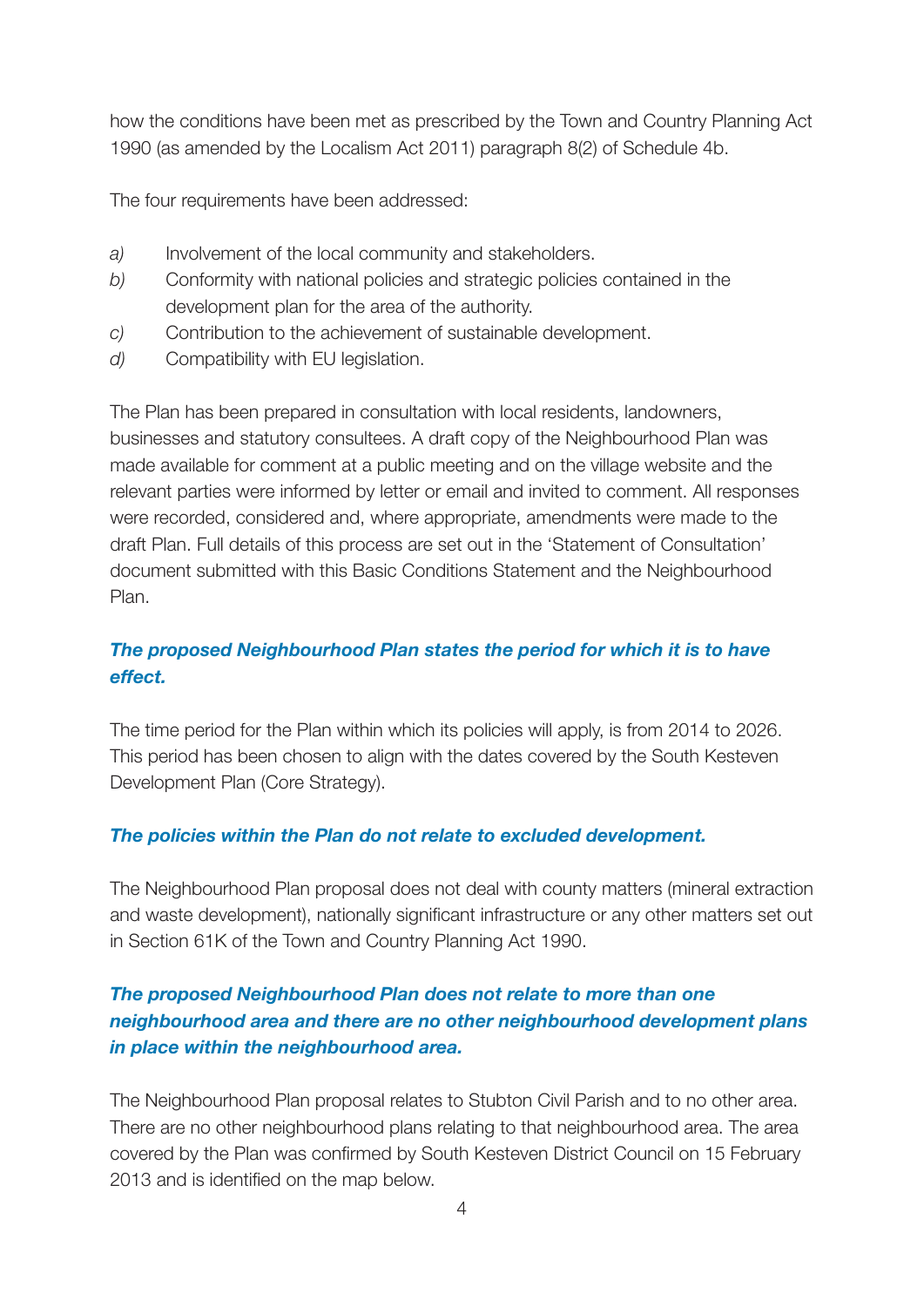

### **Basic Conditions**

#### *Appropriate Regard to National Planning Policy*

Stubton Neighbourhood Plan has been prepared with regard to the requirements of the National Planning Policy Framework (NPPF). The Plan seeks to promote sustainable development by addressing social, economic and environment issues in planning positively to promote local development alongside the protection of the local environment, landscape and historic assets.

Public consultation revealed that walking and recreational pursuits were an important factor in the quality of life in the village and policies which protect and promote access to the countryside are also important in supporting objectives for healthy and active communities.

Feedback from the initial consultation within the community has been distilled into a set of seven aims and objectives. The Neighbourhood Plan seeks to deliver these seven objectives either by policies or action plans undertaken by the Parish Council. The policies are summarised in the table included as appendix 1 of this document.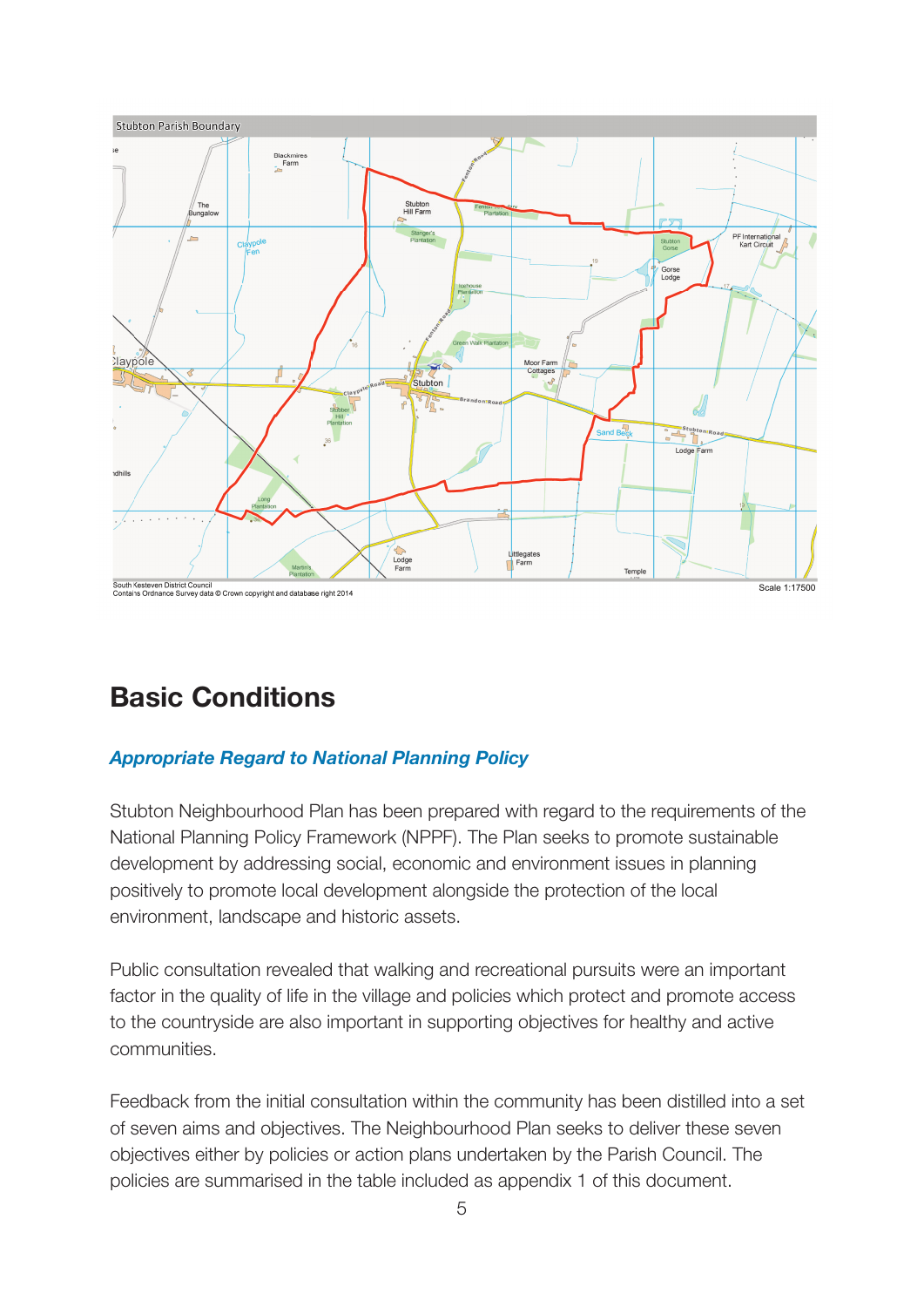#### *Conformity with Strategic Local Policy*

Stubton parish is located within the administrative boundary of South Kesteven District Council. Their Development Plan (Core Strategy) adopted in 2010 sets out the current planning policy for the district.

There are two policies which are of particular relevance to the Stubton Neighbourhood Plan.

The first policy is SP1: Spacial Strategy which sets out planning limits on smaller villages (which includes Stubton) as follows:

"*In all smaller villages and the countryside, development will be restricted. Proposals will only be considered acceptable if they are sites for:*

- *A. affordable housing (rural exception or allocated sites)*
- *B. Agriculture, forestry or equine development*
- *C. Rural diversification projects*
- *D. Local services & facilities*
- *E. Replacement buildings (on a like-for-like basis); or*
- *F. Conversions of buildings provided that the existing building(s):*

*Contribute to the character & appearance of the local area by virtue of their historic, traditional or vernacular form; are in sound structural condition; and are suitable for conversion without substantial alteration, extension or rebuilding, and that the works to be undertaken do not detract from the character of the building(s) or their setting."*

The second policy is "EN1: Protection and Enhancement of the Character of the District"

The way in which the Stubton Neighbourhood Plan policies conform with all of the relevant sections of South Kesteven's Development Plan is shown in appendix 1 of this document.

#### *Contribute to the Achievement of Sustainable Development*

A definition of sustainable development is provided within the National Planning Policy Framework (2012). It notes that there are three dimensions to sustainable development and that these dimensions give rise to the need for planning to perform a number of roles: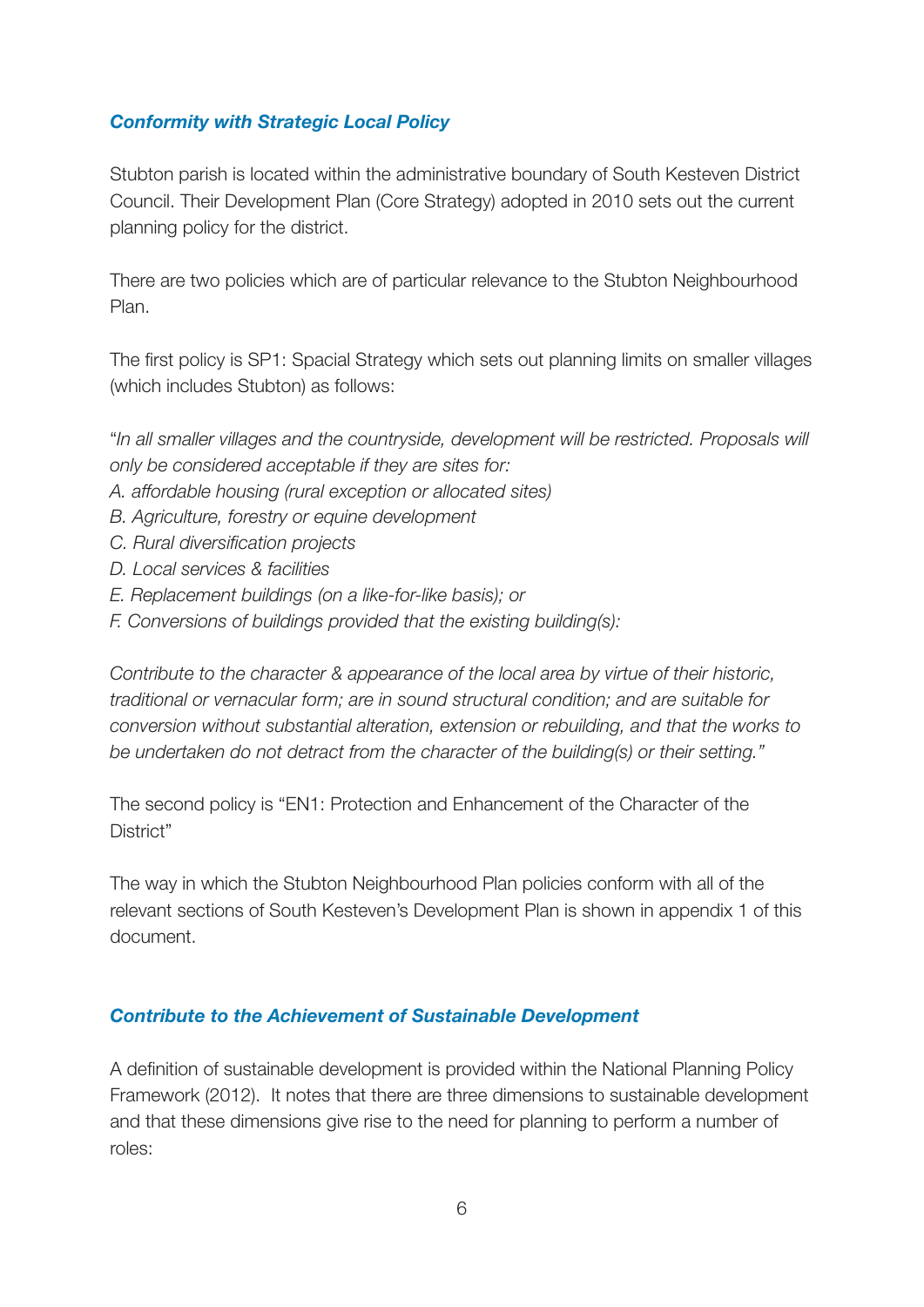**an economic role** – contributing to building a strong, responsive and competitive economy, by ensuring that sufficient land of the right type is available in the right places and at the right time to support growth and innovation; and by identifying and coordinating development requirements, including the provision of infrastructure;

**a social role** – supporting strong, vibrant and healthy communities, by providing the supply of housing required to meet the needs of present and future generations; and by creating a high quality built environment, with accessible local services that reflect the community's needs and support its health, social and cultural well-being; and

**an environmental role** – contributing to protecting and enhancing our natural, built and historic environment; and, as part of this, helping to improve biodiversity, use natural resources prudently, minimise waste and pollution, and mitigate and adapt to climate change including moving to a low carbon economy.

In preparing this Plan Stubton have embraced the above principals for sustainable development and been mindful of their importance when developing policies.

#### *Compatible with EU Obligations*

The Stubton Neighbourhood Plan has regard to the fundamental rights and freedoms guaranteed under the European Convention on Human Rights and complies with the Human Rights Act 1998.

A Strategic Environmental Assessment (SEA) screening was undertaken on behalf of Stubton by South Kesteven District Council. The screening confirms that a SEA is not required for this Neighbourhood Plan. A copy of the SEA in appendix 2 of this document.

There are no sites within Stubton Civil Parish which are designated as being of European or National level importance in terms of landscape, conservation or biodiversity.

The Parish Council considered and accepted this Basic Conditions Statement at its meeting held on 14 August 2014 as a true record and it is the Parish Council's opinion that all statutory requirements set out in the Localism Act 2011 and the Neighbourhood Planning (General) Regulations 2012 have been met.